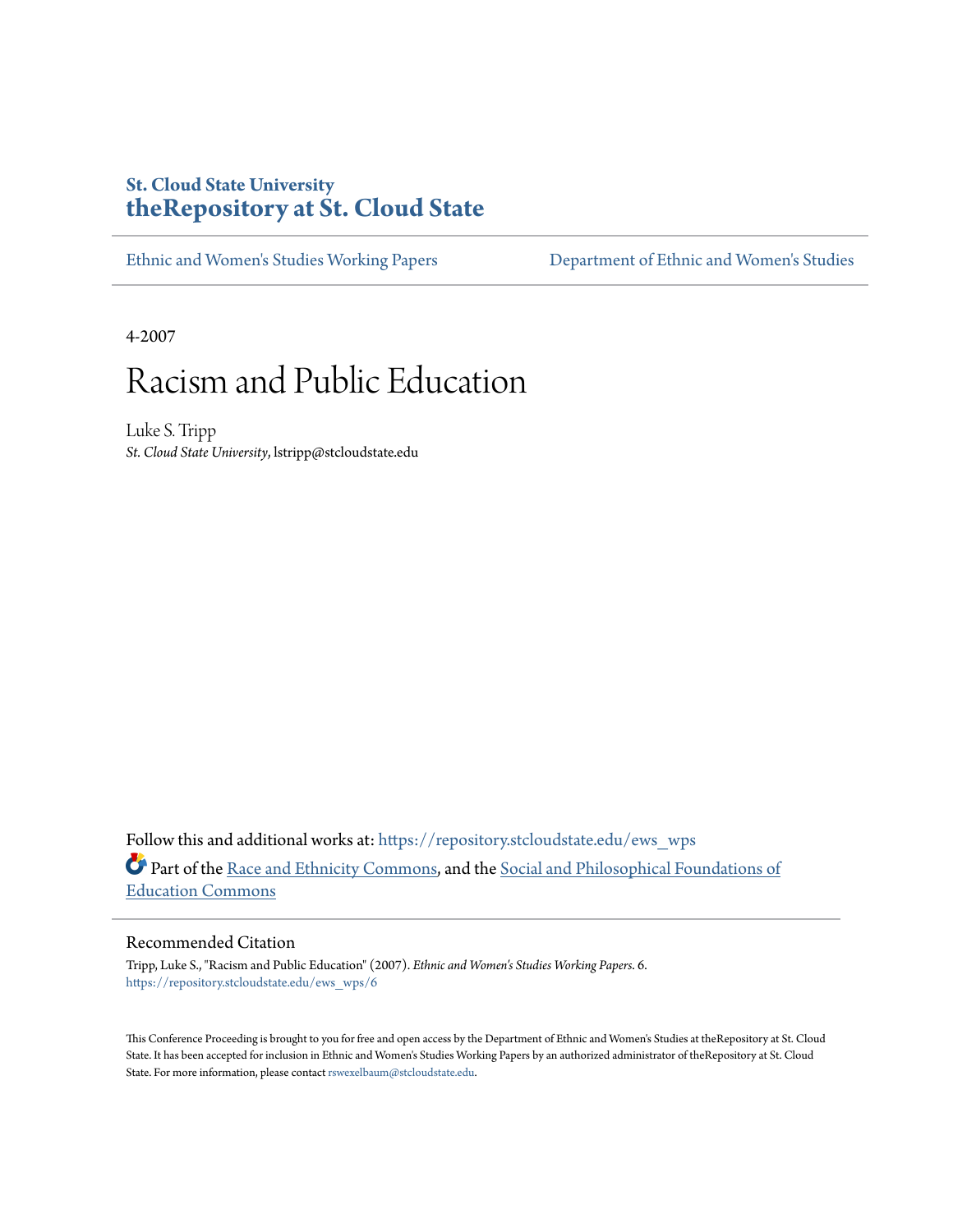# **Racism and Public Education**

**"Race in 21st Century America" conference. Michigan State University. April 4-6, 2007 Lansing, Michigan**

> Dr. Luke Tripp Professor and Chair Department of Community Studies St. Cloud State University 392 Stewart Hall 720 Fourth Avenue South St. Cloud, MN 56301-4498 Office: (320) 308-3913 Email: lstripp@stcloudstate.edu

This paper will describe the present character of K-12 public education in the USA in terms of race and class and attempt to explain how racism (anti-black oppression) is a major determinant of the educational achievement gap between Blacks and Whites. In addition, it will give a general critique of the racial and class curriculum in schools.

#### **American Culture and White Supremacy**

From the slave era through the period of legal segregation to the present period of largely defacto segregation, American society continues to operate on the premise that Blacks must be keep in a subordinate position. Hence, whatever training or education Blacks receive is basically designed to support the system of White supremacy. Historically, the American intellectual establishment has held the belief that blacks are mentally inferior to Whites. This belief is deeply ingrained among the White population. White scholars in the 18th, 19th, and 20th centuries claimed that this belief was based on scientific studies. Thus, they accepted this belief as a fact, which provided the justification and rationalization for White supremacy. For example, Robert Bennett Bean, a professor of anatomy at the University of Virginia Medical School attempted to provide scientific support for the wide spread view among psychologists that Blacks were innately brutal, vicious, and stupid. He maintained that the "Negro brain" developed normally as far as perception, memory, and motor responses were concerned, but logical critical thinking or the comprehension of abstract ideas were beyond its grasp because of its arrested physiological development. And Albert Bushel Hart, distinguished Harvard historian and influential figure in American scholarship, wrote that the theory that the Negro mind ceases lo develop after adolescence perhaps has something to it (Gossett, 1963 Rose, 1968; Grant, 1916; Winston, 1971: Smedley, 2007). Although the White education establishment formally rejects the myth of Black mental inferiority, the evidence is abundant that blacks are viewed and treated as though they are mentally inferior. This is clearly apparent in the public school system in which the education curriculum for Blacks is inferior. This is the broad context in which racism and public K-12 education will be examined in this paper.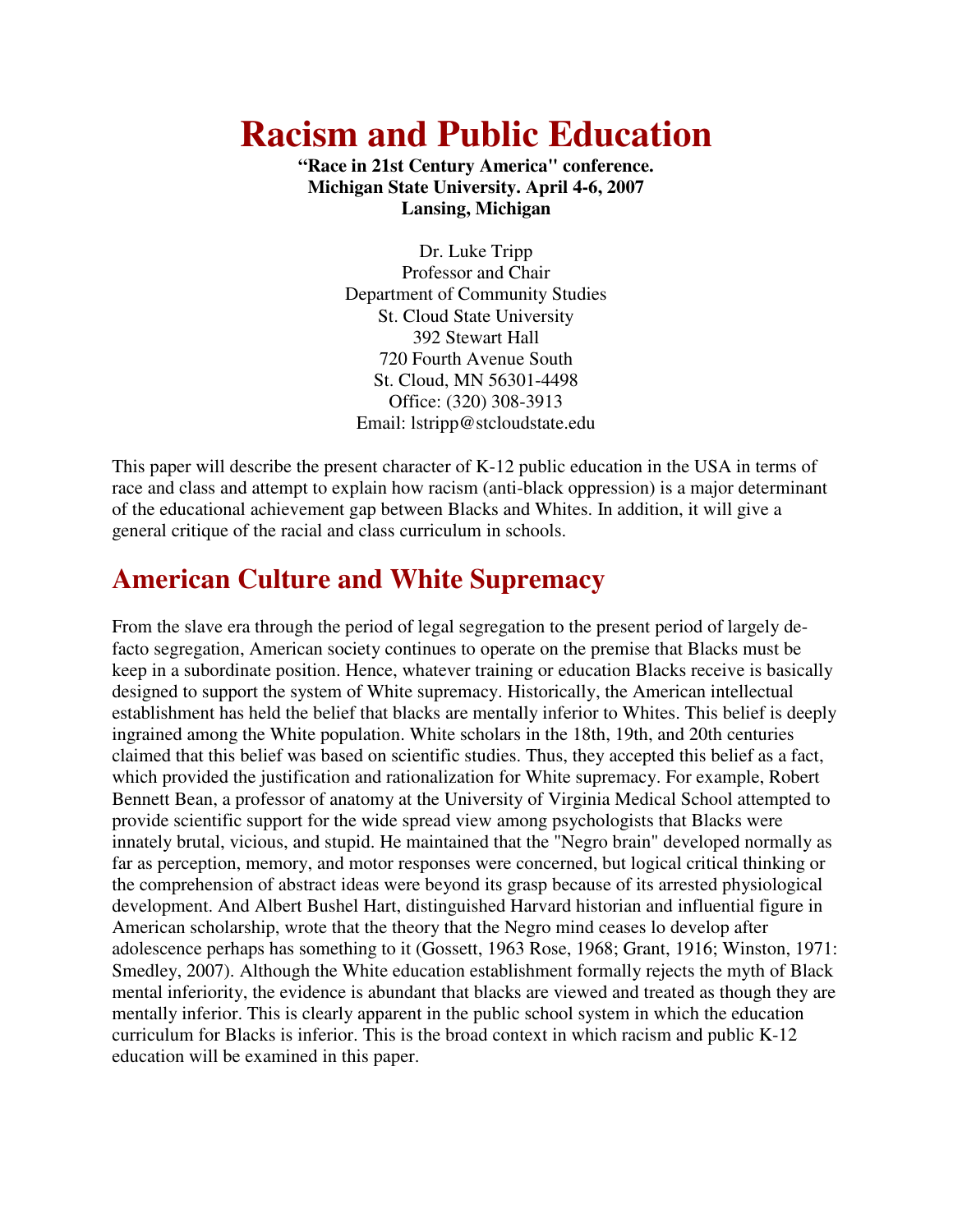## **Education Apartheid**

Racial segregation in public education is growing. Although public school enrollment is increasingly diverse, racial segregation in public education has also been increasing since 1986. Furthermore, most Blacks attend schools where the majority of students are poor. In contrast, most Whites attend schools where the majority of students are middle class. Frankenberg and Lee (2002) used exposure indices to calculate the racial isolation of Black students from White students by calculating the percentage of Black students in school of the average White student. They also investigated the racial isolation of White students to determine whether their schooling experience was becoming more integrated as the Black share of the public school enrollment continued to increase in 2000-2001. They found that since 1986, in almost every district examined, Black students have become more racially segregated from Whites in their schools. In addition, the literature suggested that Black schools were highly correlated with high-poverty schools and these schools are also associated with low parental involvement, lack of resources, less experienced and credentialed teachers, and higher teacher turnover.

## **Landscape of Racialized Schools**

The racial composition of a public school is largely determined by the racial make up of the residents in a school district. In the United States residential space is largely racialized. In their studies, Massey and Denton (1993) analyzed how racial residential segregation is consciously imposed on Blacks to deliberately isolate them from valuable socioeconomic resources.

Powell (2001) points to historical evidence that shows that the government at all levels as well as the real estate industry deliberately designed policies to create and perpetuate racially segregated residential areas. He argues that Whites have been able to re-isolate minorities in the declining urban core and older suburbs, away from jobs, growth centers, a strong tax base, and other opportunities. He explains the creation and maintenance of racialized residential space and the concentration of poverty in predominantly Black residential areas by focusing on the central role of government in the history of sprawl, especially through its housing policy. To qualify for a loan, you had to live in a "racially homogenous community," meaning an all-White community. The government was the first to draw a red line around communities of color, prohibiting loans. Newly constructed homes were preferred over existing homes, thus encouraging the development of suburbs. And then the federal government built highways so people could get from their new suburban homes to their jobs in the cities. The private lending industry had the same racist policies for making home loans as the federal government. The evidence is overwhelming that the government and the housing industry consciously intended to restrict Blacks to residential areas in which public facilities, most importantly schools, would be of inferior quality.

### **Race and the Achievement Gap**

It is common knowledge that there is a critical academic achievement gap between Blacks and Whites in the United States. This gap, which exists at every grade level in every single state, can be illustrated by the example of Minnesota, which is a leader in public school education. In the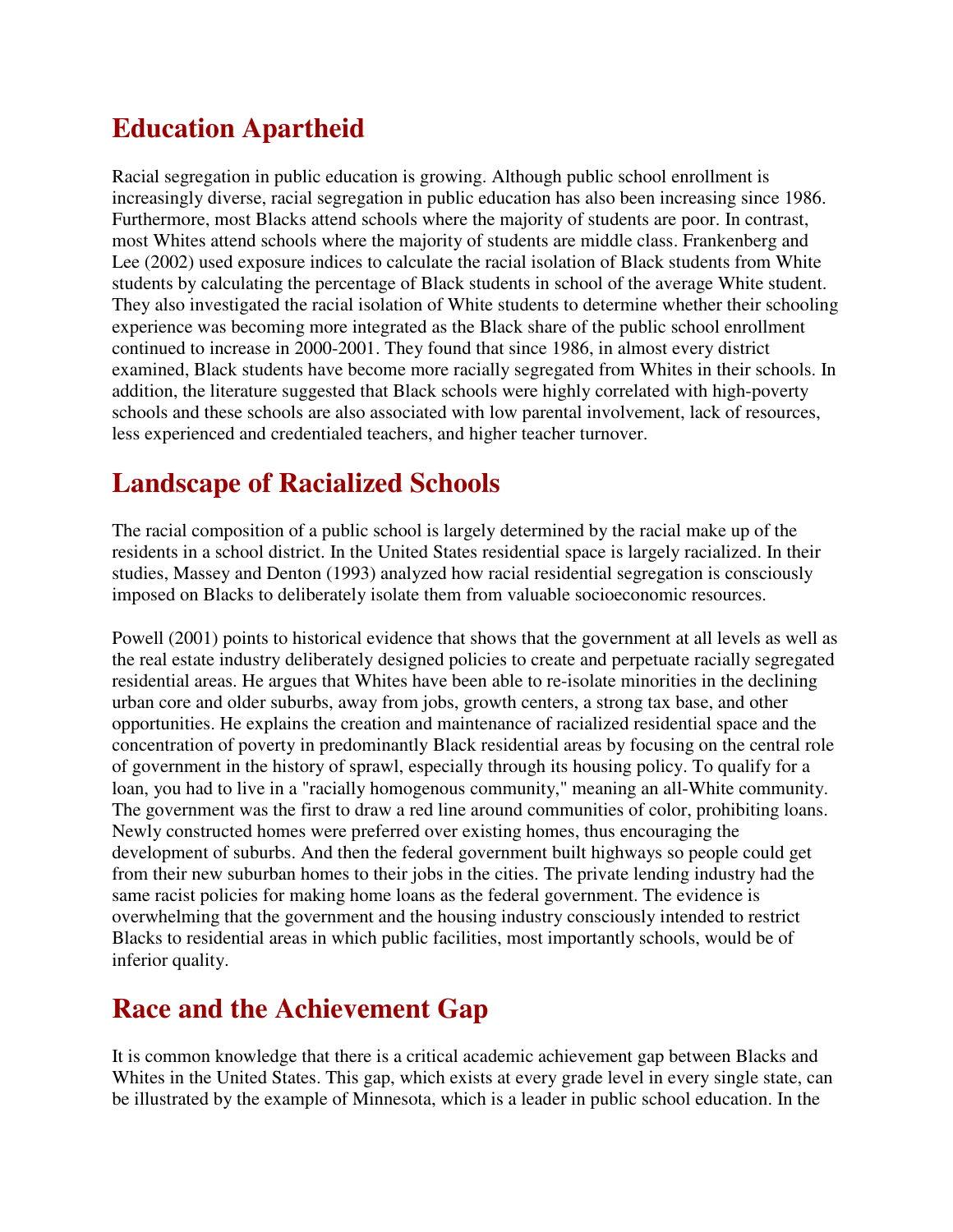Third International Mathematics and Science Study (TIMSS) only six of the forty-one nations outscored Minnesota in math, and only one outscored it in science. In the United States the Minnesota public school systems is the leader. "The students and teachers in Minnesota once again find themselves at the top of the list when it comes to academic achievement nationally," said state Education Commissioner Alice Seagren. "By focusing our energy and staying the course with our statewide accountability system, we will close the achievement gap." Unfortunately, Seagren's praise only applies to White students. But, after all, they are the ones who really count. The declaration of closing the gap is more empty rhetoric.

#### **College Preparation Gap**

In Minnesota, which has the highest ACT scores in the nation, the racial achievement gap is greater than it is in many other states. The ACT test assesses high school students' general educational development and their ability to complete college-level work. The ACT assessment comprises four curriculum-based achievement tests designed to assess critical reasoning and higher order thinking skills in English, math, reading, and science. The test reflects students' skills and achievement levels as products of their high school experience and serves as critical measures of their preparation for academic coursework beyond high school. Post-secondary institutions use the results for admissions, academic advising, course placement, and scholarship decisions. The ACT score range is 1 to 36. The average Minnesota score was 1.3 above the national average of 20.9. In 2004, the composite score for Blacks was 17.5 compared with 22.5 for Whites.

The SAT is another widely used test to assess high school students' general ability to complete college-level work. In 2005 the average black score on the combined math and verbal portions of the SAT test was 864. The mean white score on the combined math and verbal SAT was 1068, 17 percent higher. Minnesota Schools

The gap between Blacks and Whites on the ACT could be easily predicted from the performances of Black and White students in their earlier grade levels. For example, in the largest school district in Minnesota, the Minneapolis Public Schools, a large proportion of Black students performed below the state achievement level in reading and math on Minnesota Comprehension Assessments. The second-largest school district in Minnesota, St. Paul Public Schools (SPPS) has a multicultural student population of more than 42,000 students. Of this total, the African American student population in 2006 was approximately 13,500. Two-thirds of SPPS Black students' reading scores fall below the national average, versus 10 percent of White students' scores. (Holder, 2007).

### **The Politics of the Gap**

The racial achievement gap between Blacks and Whites is neither a genuine concern of the White population nor of the White elite. The reasons are these:

• Despite denials, Whites in general believe that their mental abilities are superior to those of Blacks.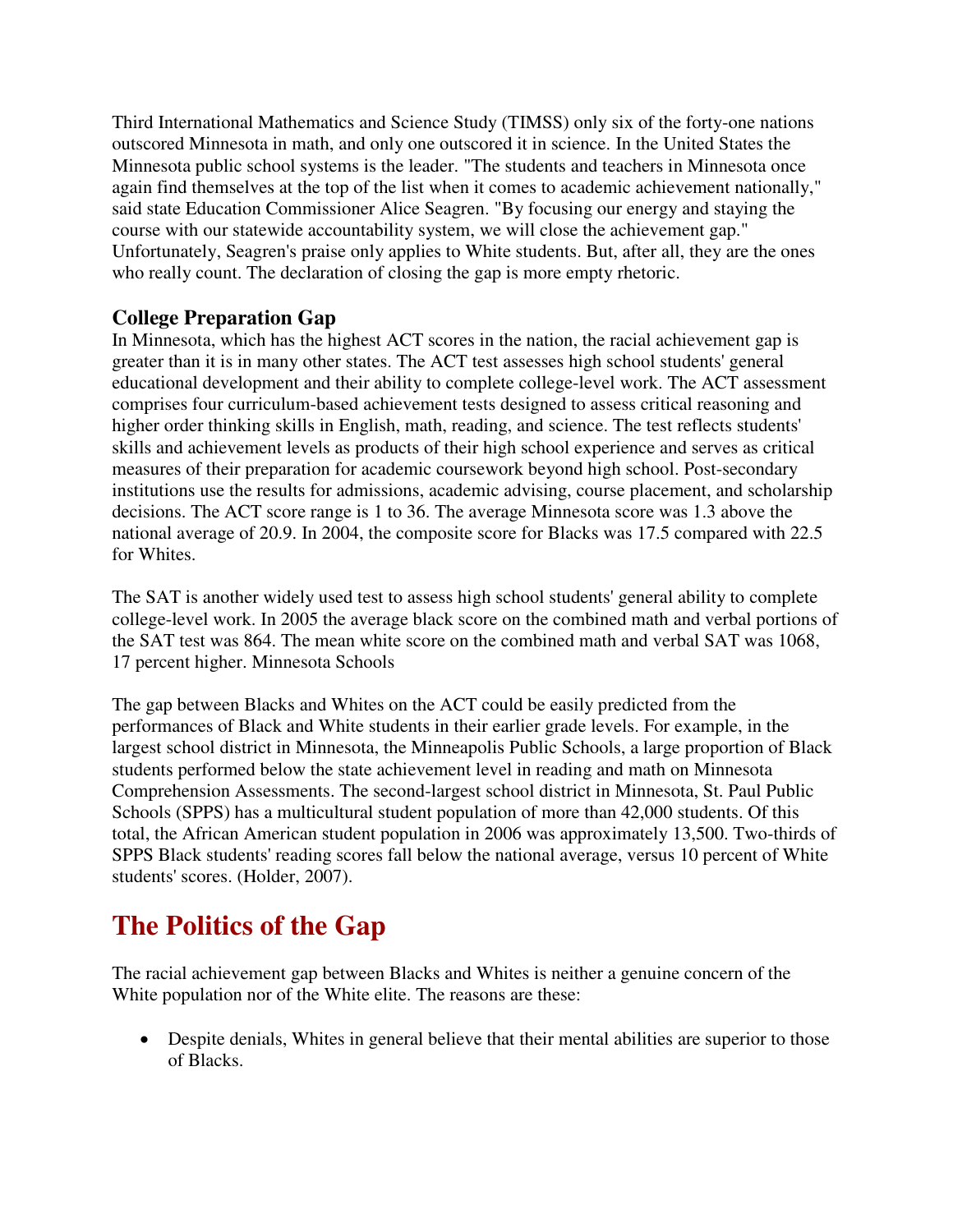- Whites get some psychological gratification from the belief that they are intellectual superior.
- The gap serves as justification for the economic disparity between Blacks and Whites.
- The gap serves to explain the disproportionate percentage of Blacks incarcerated.

If it is not a real concern of Whites, why is it discussed so much in public discourse? And why has President Bush's administration been a strong advocate of Title I of the Elementary and Secondary Education Act of 2001 known as the No Child Left Behind law (NCLB)? The claim of the law is to improve education and reduce the racial achievement gap by making schools accountable through validating annual student progress through testing. Anyon (1997) criticizes testing as a strange solution for problems that are rooted in history and economic conditions. She offers her own solutions that sweep across the entire spectrum of educational, social, and economic conditions. These solutions include state tax reform, greater federal support of city schools, jobs, health care, teacher and administrator training, instructional improvements, and revitalization of cities. Tests, free-market choice plans, and charter schools, she argues, are the solutions offered by self-proclaimed free-market ideologists to problems resulting from economic and social conditions.

Bracey (2004) argues that the real intent of NCLB is to set up public schools for failure so that for- profit educational management organizations can make in roads to the hundreds of billions of dollars spent annually on K-12 education. He explains how this would work. All schools that accept Title I money from the federal government are compelled by the law to show Adequate Yearly Progress (AYP). If they do not, they are considered "failing schools" by the U. S. Department of Education. This opens the door for private educational companies like Edison Schools, Inc. The law makes provisions for "secondary providers"-private firms to tutor lowscoring students and provide other services. The Wall Street Journal estimated that there are some 24.3 billion dollars for companies to pursue in aid to high-poverty schools, reading programs, technology improvements, and building and running charter schools. Educational Testing Service vice president Sharon Robinson is said to have called NCLB a full employment act for test publishers.

## **The Global Power Gap**

The achievement gap that the American power elite in genuinely concerned about is the academic achievement difference between American white students and students in other countries. It has a vested interest in increasing this gap in America's favor to maintain its imperial status as a super power. This requires the U.S. to produce leaders in science, technology, and math in order to continue its military and economic dominance. The leaders of the U.S. power elite are quite explicit about this.

• President George W. Bush said, "We need to encourage children to take more math and science, and to make sure those courses are rigorous enough to compete with other nations. ... If we ensure that America's children succeed in life, they will ensure that America succeeds in the world."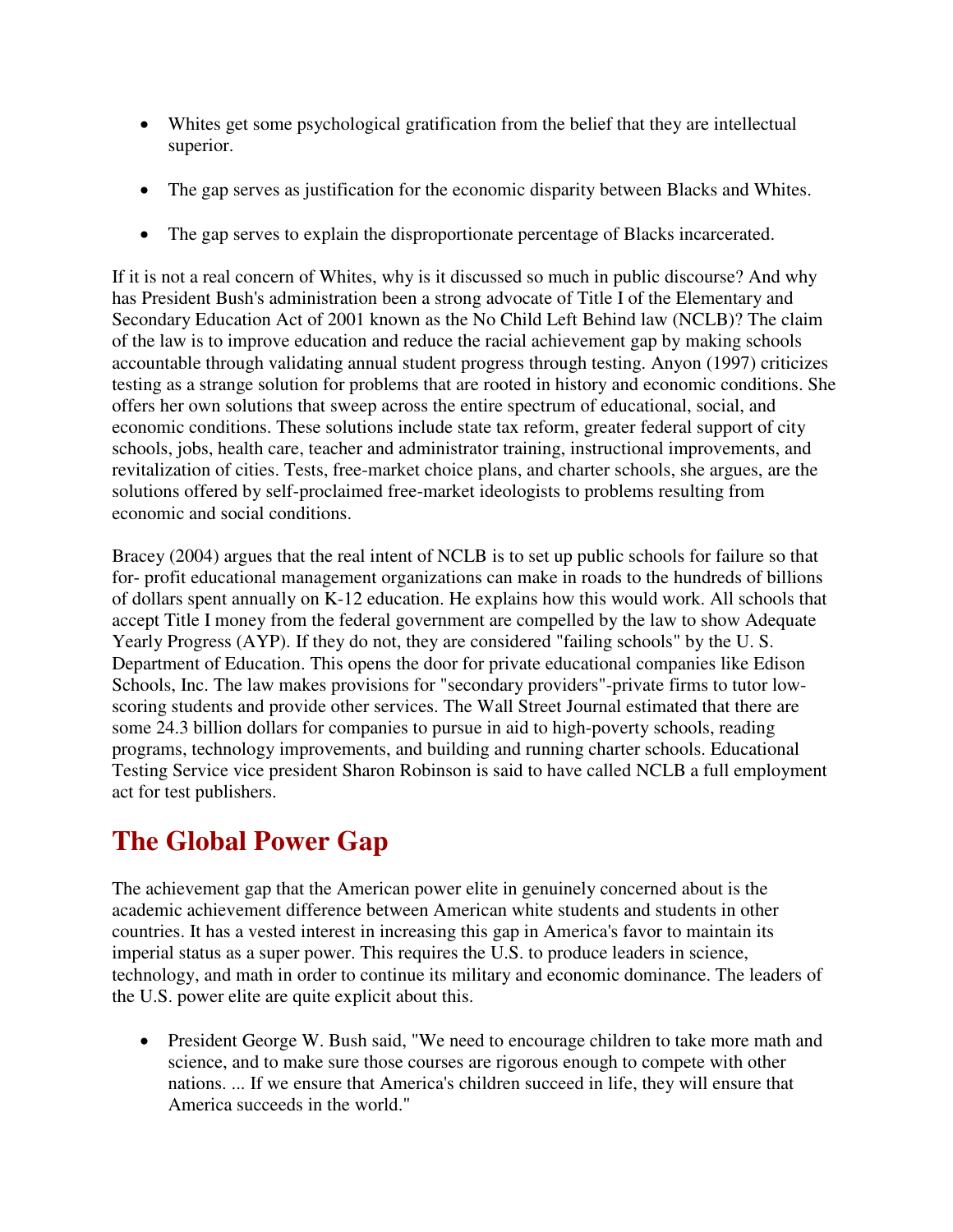• U.S. Secretary of Education, Margaret Spellings stated, "High school reform is not just an education issue. It's also an economic issue, a civic issue, a social issue and a national security issue. And it's everybody's issue."

#### **The following is an official declaration of U.S. Department of Education:**

Innovating and improving education is critical not only to America's financial security but also to our national security. Today, not one but 3,000 satellites circle the earth. U.S. soldiers use the latest technology and communications to fight the global war on terrorism. Advanced math skills are used to identify and undermine terrorist networks. Government and the private sector look to engineer new ways to protect lives and infrastructure from harm. And the effort to spread freedom to other nations and cultures demands speakers fluent in languages such as Arabic, Farsi, Chinese and Russian. Addressing these challenges will advance opportunity and entrepreneurship at home and promote democracy and understanding abroad.

Of all of the recommendations contained in the National Academies' report Rising Above the Gathering Storm, the highest priority is to vastly improve K-12 math and science education. Schools must help students develop the skills they will need to compete and succeed in higher education and the workforce, which are increasingly connected in this changed world. They must develop a pool of technically adept and numerically literate Americans to ensure a continual supply of highly trained mathematicians, scientists and engineers.

### **The Class Character of Schools**

The government's message is primarily targeted to students in white middle and upper class schools. In her approach to help us understand how the public school system reproduces the class stratification system, Anyon (1980) studied a variety of elementary schools which she categorized into four types; working class, middle class, affluent professional, and executive elite. She provided empirical evidence that the content and rigor of the academic curriculum varied according to the social class of the students and their residential environment. Her descriptions of the four types of curriculums were as follows.

- Working-Class curriculum: It can be characterize as a body of knowledge, skills, and programs designed to prepare students for low level jobs in which the workers will make very few decisions and adhere to rigid schedules. These jobs tend to be low pay and insecure.
- Middle-Class curriculum: It is designed to train students for skilled and professional jobs in which the workers have a broad range of autonomy, above average salaries, and steady incomes.
- Affluent Professional curriculum: This curriculum emphasizes conceptual learning. Students engage in creative activity carried out independently. They are taught to see cause and effect connections between events. These students will fill high status professional occupations.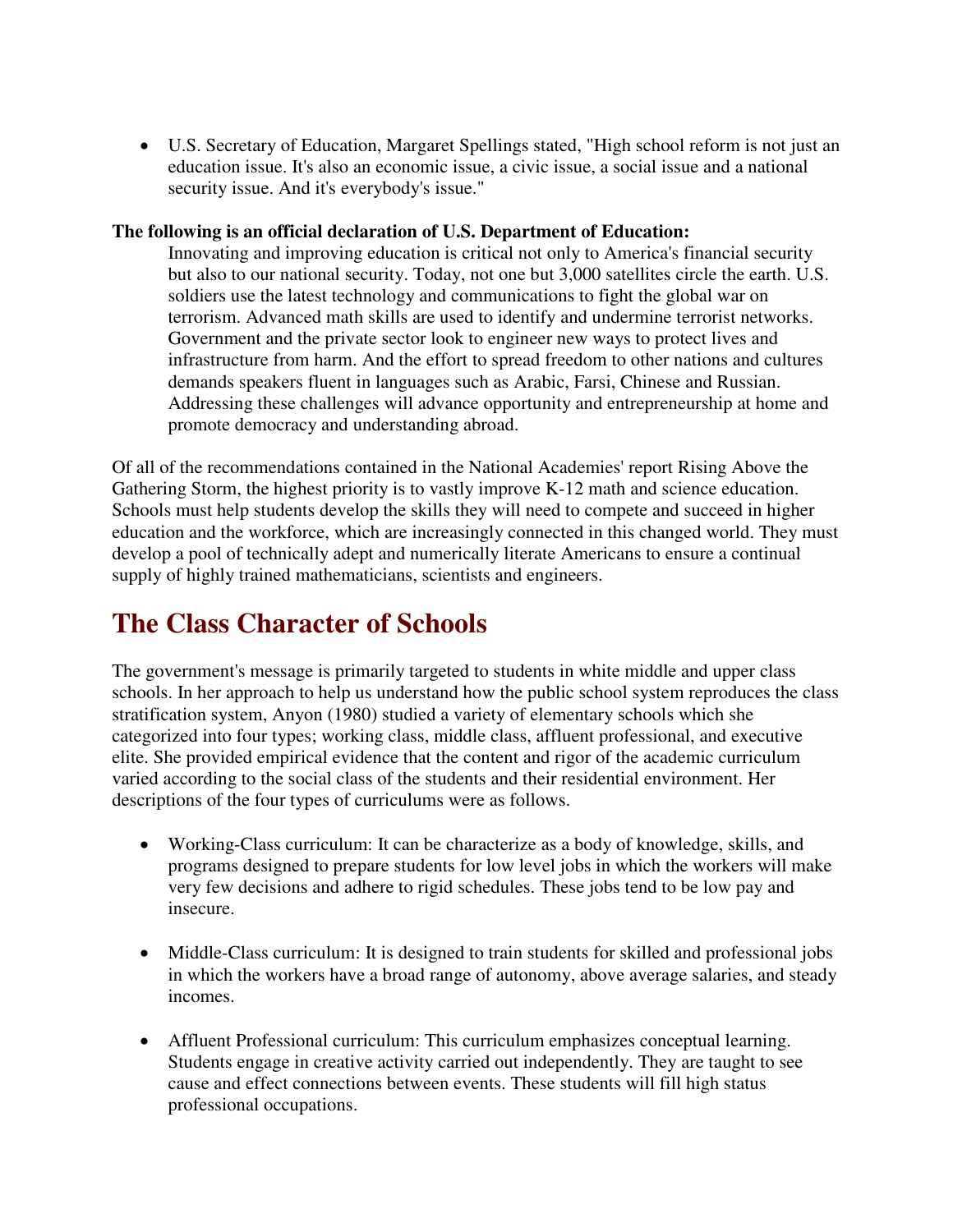• Executive Elite curriculum: This curriculum prepares students for leadership positions in the economic, political, and social structures of society. It stresses creativity, autonomy, decision-making, and critical thinking about problems.

Working class schools predominate in Black residential areas. Given the nature of the education programs found in these schools, most prominently the special education programs, it is easy to see why the achievement gap as measured by the ACT and SAT is so great. The Journal of Blacks in Higher Education noted that:

A major reason for the SAT racial gap appears to be the fact that black students in higher-level mathematics courses such as trigonometry and calculus, whites hold a large lead. In 2005, 47 percent of white SAT test takers had taken trigonometry in high school compared to 35 percent of black test takers. Some 28 percent of white test takers had taken calculus in high school. Only 14 percent of black students had taken calculus, one half as many as whites. Thirty-two percent of white SAT test takers had taken honors courses in mathematics compared to 19 percent of black SAT test takers. Also, whites are far more likely than blacks to have taken honors courses in science and social studies.

Black schools for the most part are not designed to be vehicles of upward social mobility or the producers of scientists and engineers. In fact, many function as warehouses for youth whom the white establishment has deemed unworthy of a quality education.

### **Ideological Racism and Schools**

Students are socialized to believe that America is: 1) democratic, which implies that it is free of oppression, 2) meritocratic, which implies that a person's social location is determined by ability and effort, and 3) just, which implies that whatever unfortunate circumstances that may exist, they can be overcome, and that fair play is the rule, and privileges are earned (Huber and Form, 1973).

In their study of beliefs about inequality, Kluegel and Smith (1986) found that a large majority of whites believe there is nearly equal educational and job opportunity. Whites believe one's socioeconomic status is determined by her/his individual attributes such as ability and effort. Another prevalent belief they hold is that economic inequality is necessary and beneficial. Moreover they endorse the idea of economic and societal equity as the just criteria for the distribution of income.

These basic beliefs constitute whites' ideological justification for socioeconomic inequality. Thus for whites in general, the American class structure can be morally defended as a system which is fair because, although it is not based on the principle of equality, it does provide equal opportunity for success. Given these beliefs, they logically conclude that those who are at the bottom of the social structure are there because of some deficiencies in terms of ability and effort rather than other factors related to historic and continuing forms of oppression. These beliefs under gird the racial and class based social stratification system.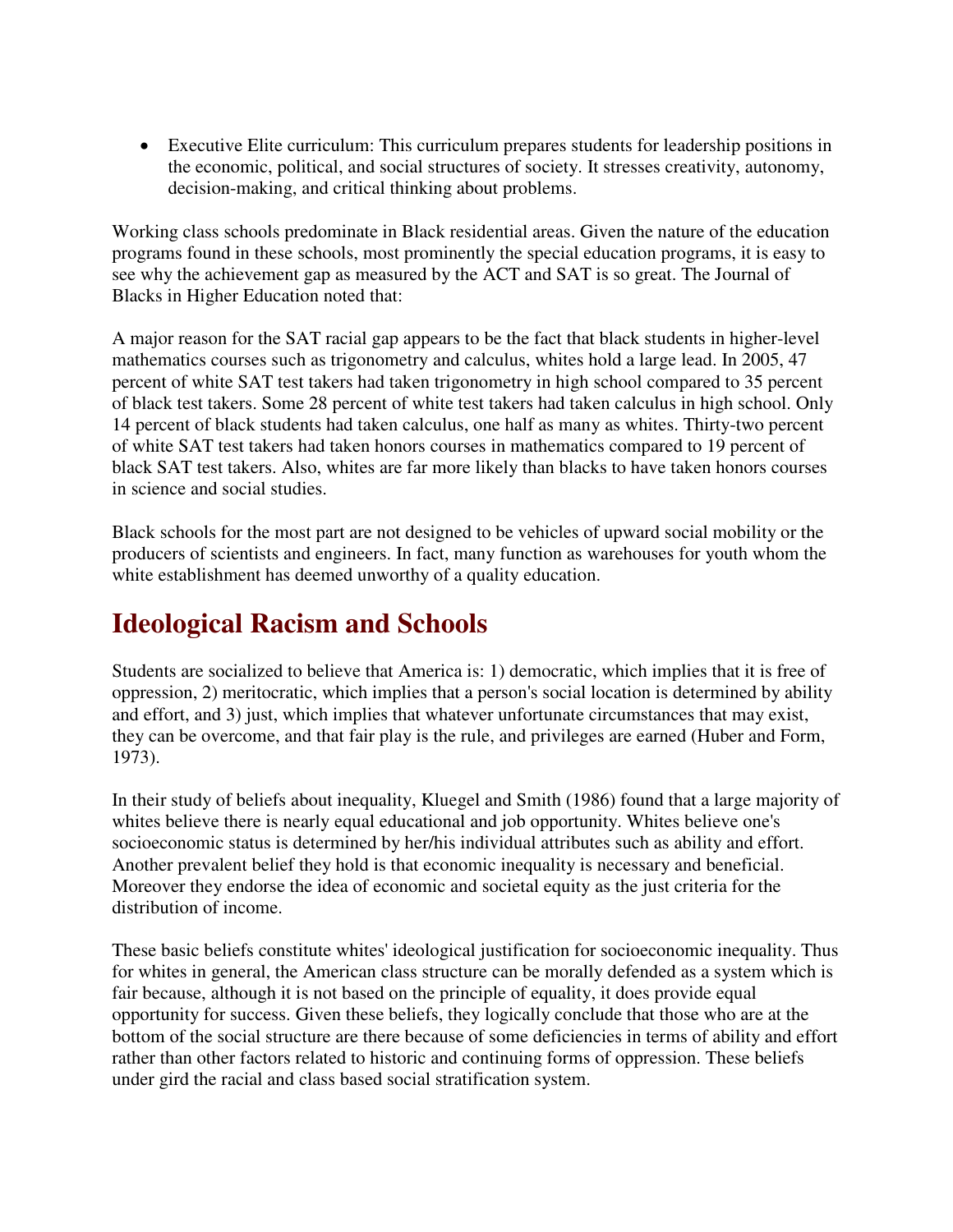Unfortunately, most students have been woefully miseducated about their country. Much of what they believe about America is based on myths, lies, and propaganda that they have been taught in schools. The process of miseducation begins very early in their lives and continues throughout their lifetimes. They are conditioned to accept a fictional image of America.

When children begin their formal education, they are routinely introduced to school rituals, which are designed to instill a sense of pride in America. Rarely are they introduced to ideas which would stir intellectual curiosity about America. The fictional image of America that is presented to the young students is one that is lovable, but it is also one that is largely based on myths and deliberate lies. For instance, in many schools students are required to stand with their hands across their hearts, while facing the American flag, and recite the pledge of allegiance to America. Included in this pledge are these words. " ... one nation, under God, with liberty and justice for all." Every thinking person knows that this is patriotic rhetoric.

However, through repetition this big lie assumes the status of a quasi truth along with the fables about George Washington, the Father of America who "never told a lie." This all serves a major goal of American education which is to teach students to love their country, but not to deeply understand it. It is no wonder that so many say "love it or leave it" to people who criticize America.

In many history classes it is rarely taught that relations between Blacks and Whites in America began as a relationship based on Whites debasement of and control over Black people and that this basic relationship has persisted to the present. This profound and obvious fact is often ignored. Consequently, students cannot fully understand the political, psychological, social, and economic dynamics of U.S. society.

The schools continue to promote an image of America as a country firmly committed to the humanitarian values of freedom, justice, liberty, and democracy. But, the reality is that America is a ruthlessly competitive society driven by the pursuit of material wealth, social status, power, and control. Further, it is a hierarchical society destructively divided along racial and class lines. This was the reality in Jamestown in the early 1600s when America was in its embryonic stage, and it remains a reality today.

#### **Blacks and the American Constitution**

There is probably no greater myth in American history than the one about the American Constitution. Americans glorify this historical document as a model of democratic principles that should be emulated by all countries seeking to become democratic. Moreover, it is praised as a guarantor of human rights and a protector against tyranny and oppression. The Framers of the American Constitution are likewise revered as compassionate, democratically minded, fatherly figures who were primarily interested in the well-being of others. These very powerful images work very well among the miseducated. The American education establishment as well as the mass media systematically fosters these images to perpetuate the illusion that America is a democratic country founded by honorable men.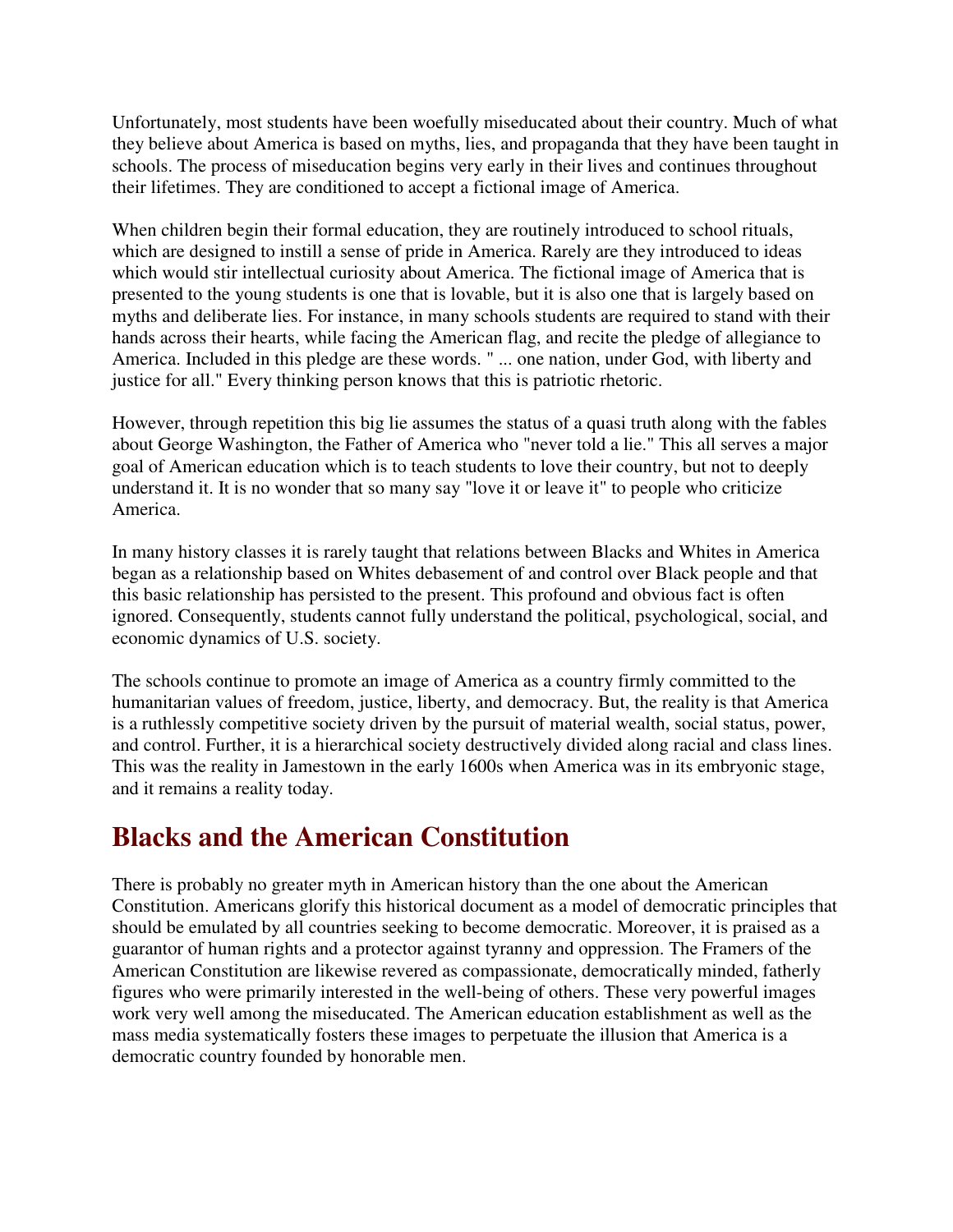Even a cursory look at Black history provides insights which quickly debunk the myths about the American Constitution and the "Founding Fathers. " There are three sections in the American Constitution that legitimize the dehumanization of Black people. First, Article I, Section 2 stipulates that Black slaves (the Framers carefully avoided using the term slave in the Constitution) would be counted as three-fifths of a person for the purpose of distributing power among the White ruling elite; second, Article 1, Section 9 provided for the protection of the slave trade; and third, Article IV, Section 2 declared runaway slaves (freedom seekers. refugees) to be criminals who had to be returned to their slave master. Thus the legal foundation for racism was firmly set in the American Constitution. But, this would come as no surprise if one studied historical facts rather than fiction. This helps explain why the Constitution was a pro-slavery, anti-democratic document primarily designed to sanction and protect the interests of the wealthy White ruling elite.

#### **Blacks and the American Justice System**

Students are taught that the American system of justice is the fairest in the world, one worthy of emulation. This image enjoys credibility despite the fact that historically the courts sanctioned the most dehumanizing form of slavery until the end of the Civil War in 1865. And then after slavery, the courts legalized a demeaning form of racial segregation. The American legal establishment has always been anti-Black. It has never respected Black people as first-class American citizens. For about 250 years American laws legalized the enslavement and debasement of Black people. During this long period of slavery, the courts defined Black people as subhuman (Barker & McCorry, 1980.) The American system of "injustice" continues to be the main mechanism used to control and weaken the social fabric of the Black community.

To the detriment of Black people, the reality that the myths about the United States are more widely known and believed than the historical facts points to the serious problem of miseducation. For these myths perpetuate and reinforce the racist idea that Black people are incapable of doing things for themselves, and that they need a white savior to rescue or lead them. Some serve to make Black people invisible while others portray them as pitiful inferior beings who need white help and guidance. The great myths in American history are also an obstacle to racial harmony. They instill and foster patriotic feelings of righteousness and superiority in whites. These myths make whites less able to understand themselves and their society. Progress toward interracial harmony necessitates an assault on American chauvinism which is a product of miseducation.

### **Conclusion**

The public school system is structured along racial and class lines. In this stratified structure, the highest quality schools are located in upscale white residential areas and those of lowest quality are found in impoverished Black areas. In essence, there is a racial and class tracking system in public education that reproduces the race and class structure of the society. Powerful political and economic forces determine these tracks. By design the public schools perpetuate racism. There are clearly unequal educational opportunities based on race as well as on socioeconomic class.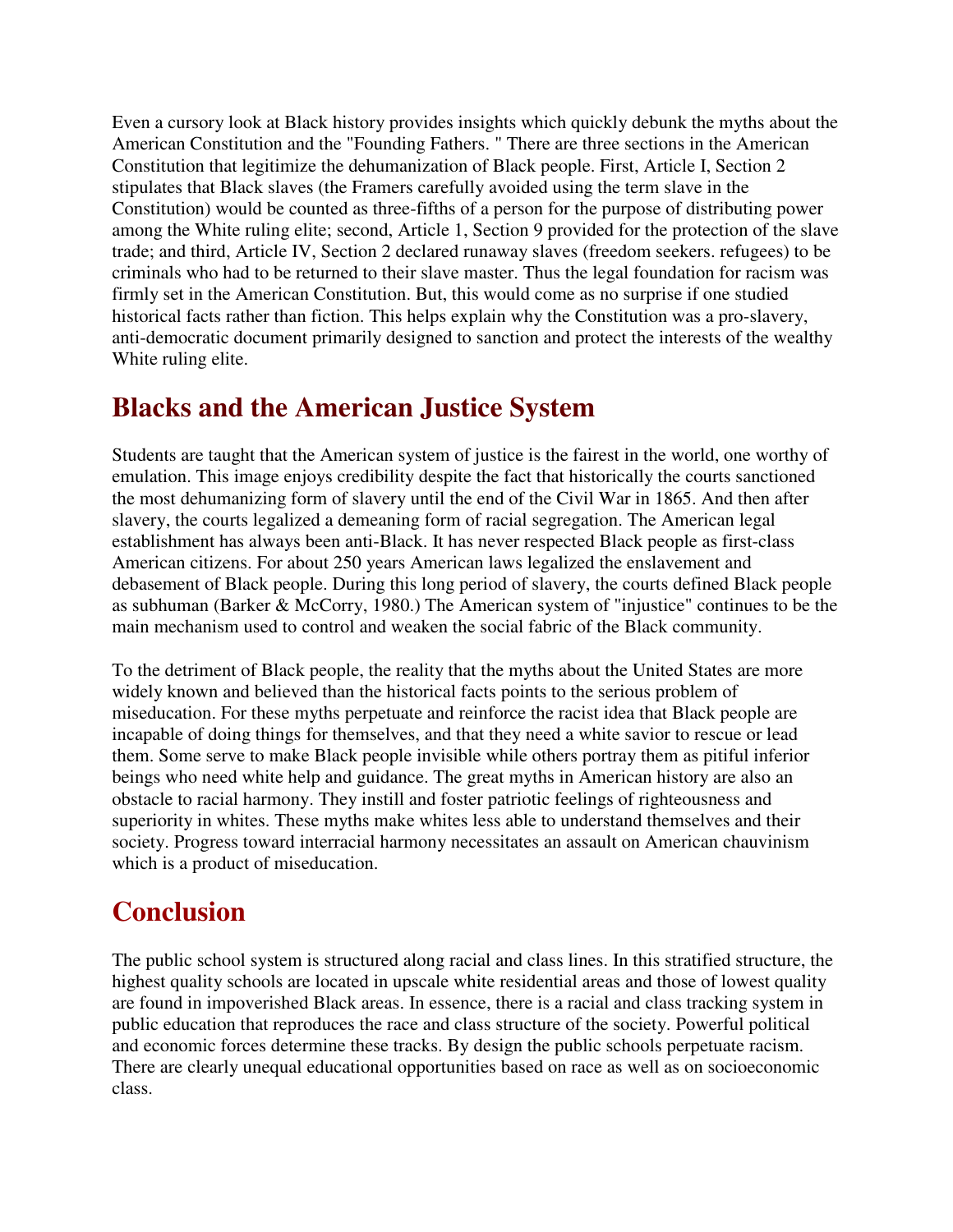Further, school play a principal role in perpetuating ideological racism through a social studies curriculum that is designed to promote white supremacy by distorting American history in such a way that it portrays whites as agents of progress and builders of civilizations and Blacks as insignificant objects or deficient characters. The racism that inheres in the U.S. public school system can only be fully dealt with through a vigorous sustained political struggle by the masses of Black people to radically transform and democratize American society.

#### **References**

\_\_\_\_. September 16, 1992. "Meeting on Possible Links Between Genes and Crime Canceled After Bitter Exchange." The Chronicle of Higher Education. p. A7.

\_\_\_\_. September 2, 1992. "U. of Md. Conference That Critics Charge Might Foster Racism Loses NIH Support." The Chronicle of Higher Education, p. A6.

Anyon, J. (1997). Ghetto Schooling: A Political Economy of Urban Educational Reform. New York: Teachers College Press.

Barker. L. & McCorry, J. (1980). Black Americans and the Political System. Cambridge, MA: Winthrop Publishers.

Bennett. L. (1984). Before the Mayflower. New York. NY. :Penguin Books.

Berg, S. (1995, January 22). State of insecurity.' Minneapolis Star Tribune, p. A1.

Bracey, G. (2004, Fall) The Perfect Law: No Child Left Behind and he Assault on Public Schools. Dissent.

Coughlin, E. K. (1995, January 6). Intelligence researchers issue statement on 'mainstream science.' The Chronicle of Higher Education, p. A15.

Curry. L. (1981). The Free Black in Urban America, 1800-1850. Chicago: University of Chicago Press.

Davis B. 1986. Storm Over Biology: Essays on Science, Sentiment, and Public Policy, Buffalo, New York: Prometheus Books.

Dred Scott v.Sandford (60 U.S. 393. 19 How. 393. 1857).

Ebling, F.J. (Ed.). 1975. Racial Variation in Man. New York: Wiley.

Frankenberg, E. and Lee, C. (2002). Race In American Public Schools: Rapidly Resegregating School Districts. Civil Rights Project at Harvard University. Http: www.civilrightsproject.harvard.edu/ <http://www.civilrightsproject.harvard.edu/> Retrieved March 12, 2007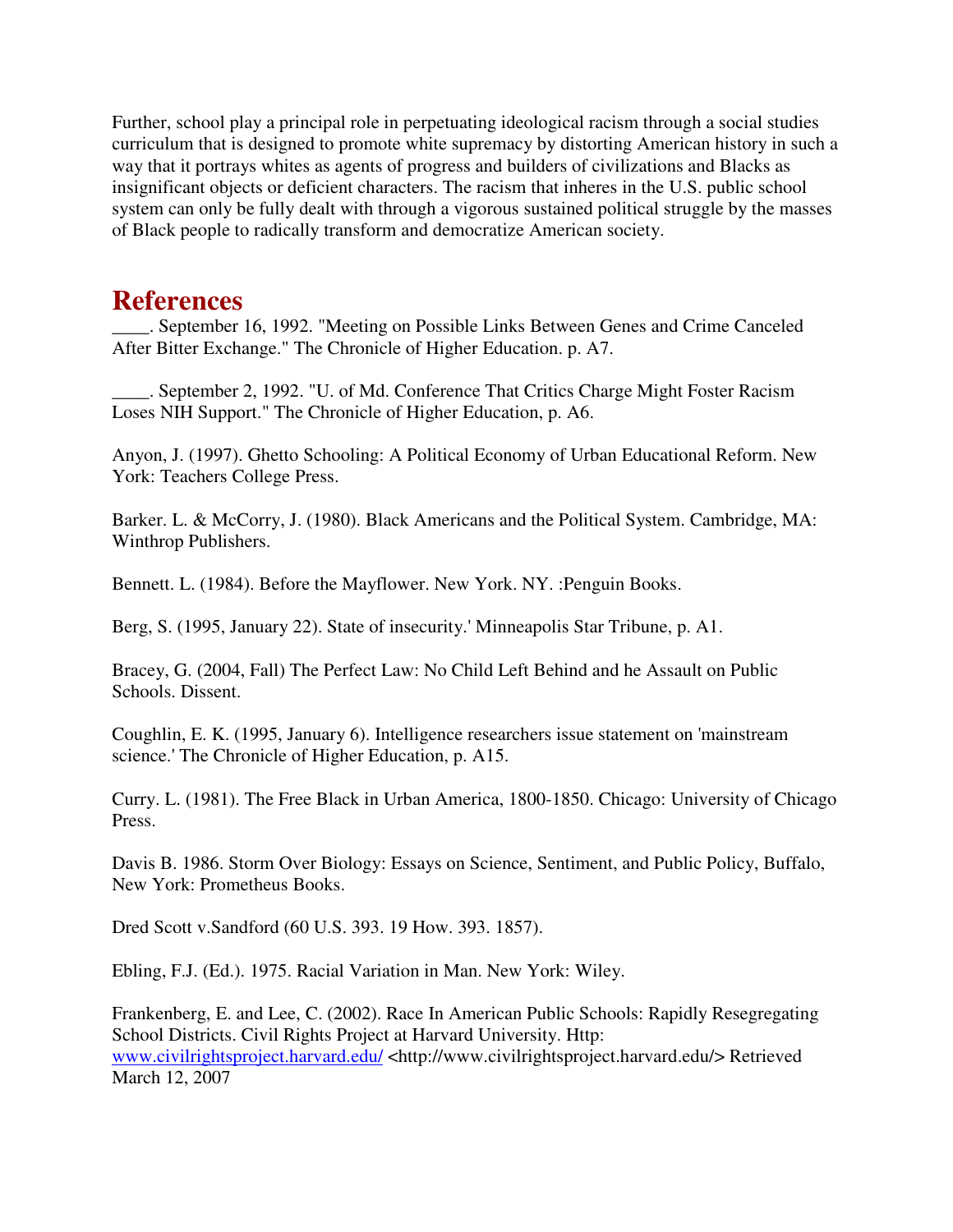Franklin. J. & Moss. A (1988). From slavery to freedom: A History of Negro Americans. New York: Alfred A. Knopf. Inc.

Franklin. J. (1980). From slavery to freedom: A History of Negro Americans. New York: Levered A. Knopf. Inc.

Fresia. J. (1988). Toward an American Revolution. Boston. MA. :South End Press. Geschwender, J. (1978). Racial Stratification in America. Dubuque. Iowa: Wm. C. Brown Company Publishers.

Glazer, N. 1975. Affirmative Discrimination: Ethnic Ineuquality and Public Policy, New York: Basic Books.

Gossett, T. 1963. Race: The History of an Idea in America, Dallas: Southern Methodist University Press.

Grant, M. 1916. The Passing of Great Race, New York: Scribers.

Harding, S. (1993). Eurocentric scientific illiteracy- A challenge for the world community. In S. Harding. (Ed. ), The racial economy of science (pp. 1-29). Bloomington, Indiana: University of Indiana Press.

Heller, S. (1994, November 23). At conference, conservative scholars lash out at attempts to 'delegitmize science.' The Chronicle of Higher Education, p. A18.

Herrnstein, R. & C. Murray. (1994). The Bell Curve: Intelligence and Class Structure in American Life. New York: Free Press.

Holder, J. (2007, February 14) .St. Paul also faces achievement disparities in its public schools. Minnesota Spokesman-Recorder. http://www.spokesmanrecorder.com/News/Article/Article.asp?NewsID=76121&sID= 4&Search=YES <http://www.spokesmanrecorder.com/News/Article/Article.asp?NewsID=76121&sID=4&Search=YES> Retrieved March 27, 2007

Hook, S. 1973. "HEW's Faculty 'Quotas' Inspired-Semantic Evasions," U.S. Congressional Record 93:1: 16,438.

Huber, J. & Form,W.H. (1973). Income and ideology: New York: Free Press.

Kluegel, J. & Smith, E. (1986). Beliefs about inequality. Hawthorne, New York: Aldine de Gruyter.

Leatherman, C. 1994. June 15. "The Minefield of Diversity." The Chronicle of Higher Education, p.A15.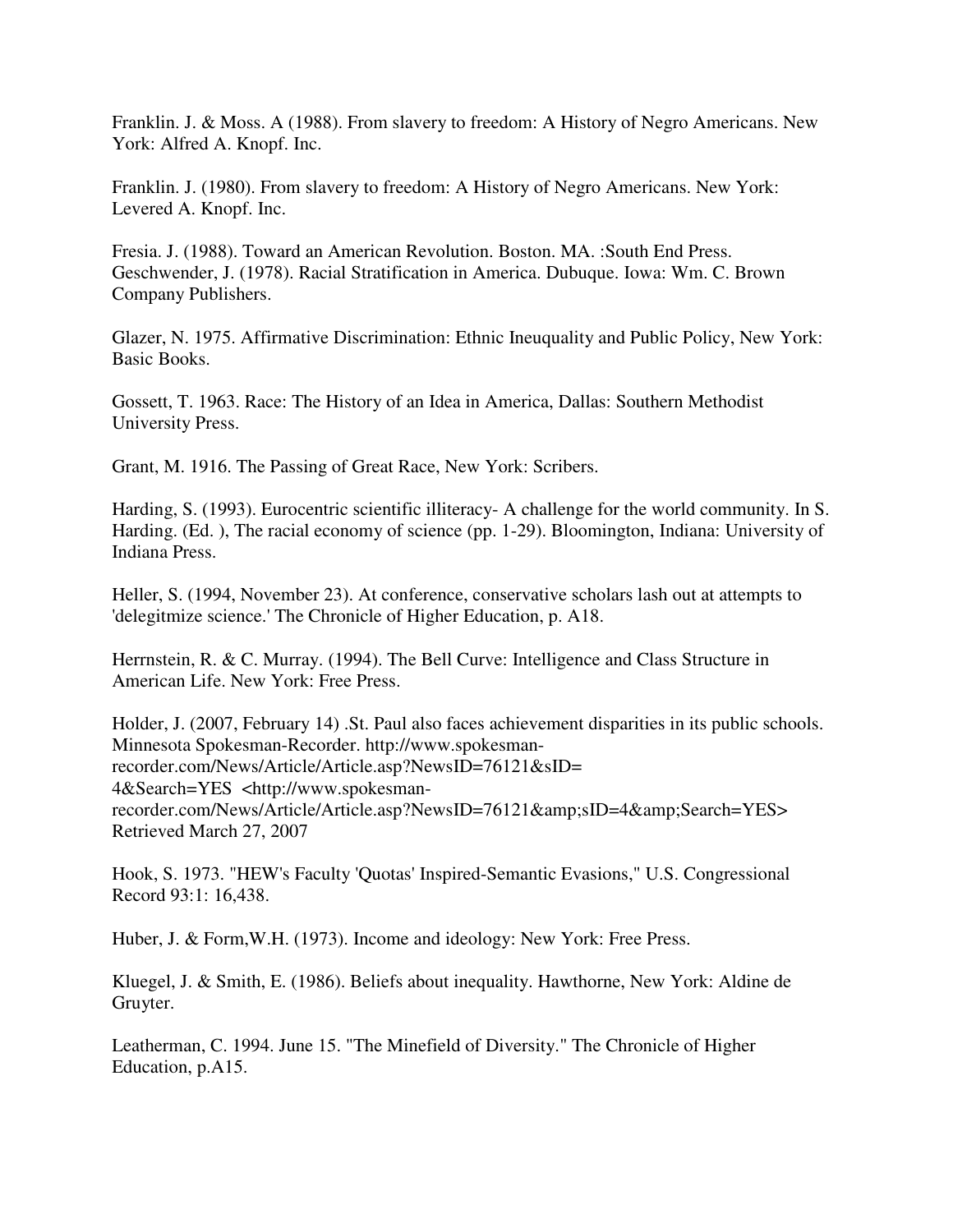Litwack, L. (1961). North of Slavery. the Negro in the Free States, 1790-1860. Chicago: University of Chicago Press.

Marshal, G (1993). Racial classifications: Popular and scientific. In S. Harding (Ed. ), The racial economy of science. (pp. 116-127). Bloomington, Indiana: University of Indiana Press.

Massey, D. ,& Denton, N. (1993). American Apartheid: Segregation and the Making of the Underclass. Massachusetts: Harvard University Press.

Mazique, J. (1992). Betrayals in the schools. In Hayes, F. (Ed. ), A turbulent voyage ( pp. 468- 475). San Diego, California: Collegiate Press.

McLemore. S. (1983). Racial and Ethnic Relations in America. Newton Massachusetts: Allyn and Bacon. Inc.

Miller, J. (1992, April). Silent depression: Economic growth and prosperity part company. Dollars and Sense, pp. 6-9.

Minnesota Department of Education. http://www.ohe.state.mn.us/ <http://www.ohe.state.mn.us/> Retrieved March 14, 2007

Omi, M., & H. Winant. 1986. Racial Formation in the United States. New York: Routledge.

Omi, M., & and Winant, H. (1986). Racial Formation in the United States. New York: Routledge & Kegan Paul Inc.

Powell, J. (2001). Race and Space. In Chester Hartman, (Ed.). Challenges to Equality: Poverty and Race in America. (pp. 20-26). New York: M.E. Sharp, Inc

Richards, D. (1992). The ideology of "progress." In Hayes, F. (Ed. ), A turbulent voyage. (pp. 145-159) San Diego, California: Collegiate Press.

Ringer, B. & E. Lawless, 1989. Race-Ethnicity and Society. New York: Routledge.

Rose, P. 1968. The Subject is Race. New York: Oxford University Press.

Smedley, Audrey (2007), Race in North America. Boulder, Colorado: Westview Press.

Spigner, C. (1991). Black impressions of people-of-color: A functionalist approach to film imagery. The Western Journal of Black Studies, 15, 69-78.

Takaki, R. 1979. Iron Cages. New York: Oxford University Press.

The Journal of Blacks in Higher Education. http://www.jbhe.com/features/49\_college\_admissions-test.html <http://www.jbhe.com/features/49\_college\_admissions-test.html> Retrieved March 15, 2007